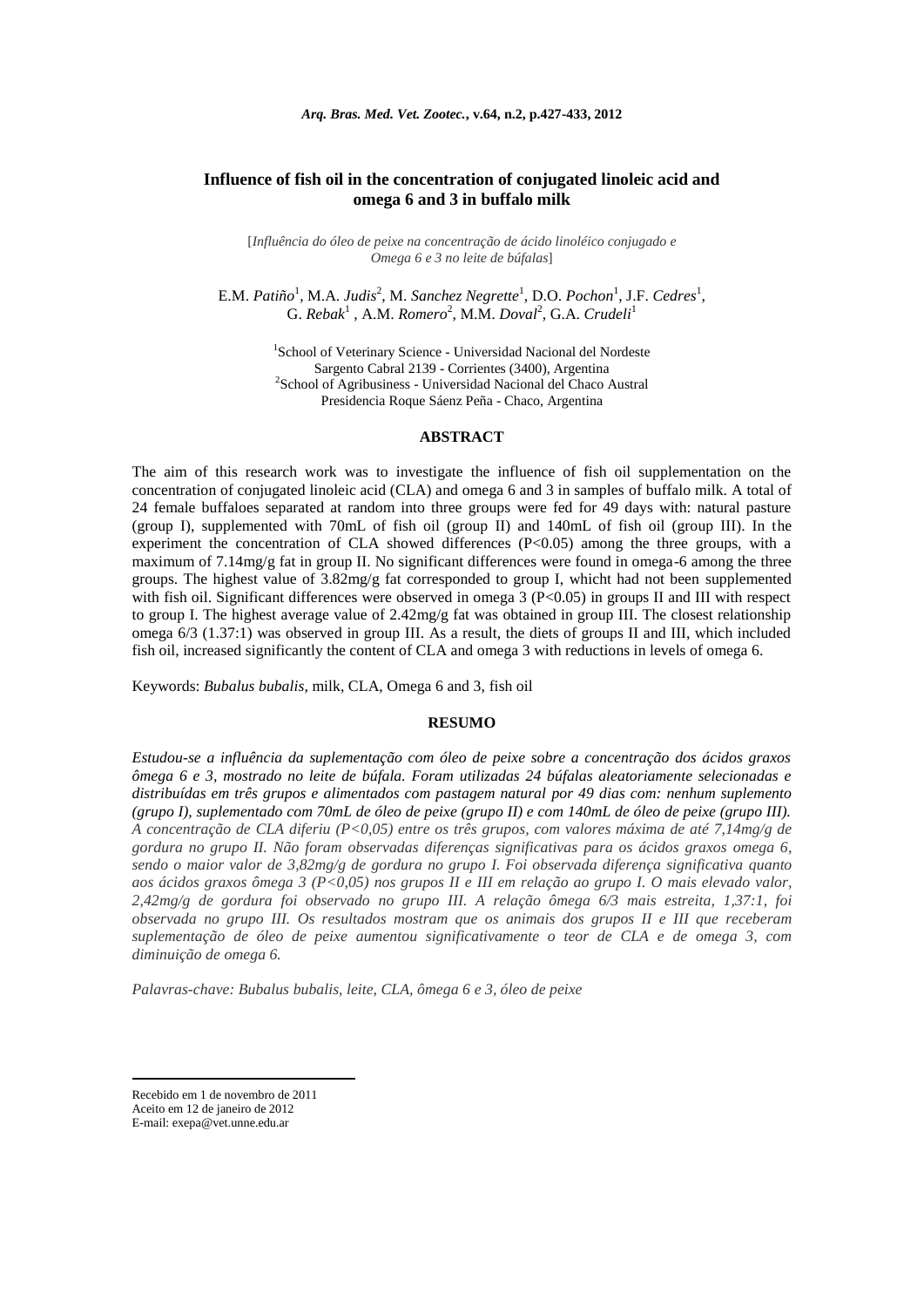# **INTRODUCTION**

Consumption of saturated fatty acids in milk and meat from ruminants is associated with an increased incidence of coronary heart disease in human beings (Menotti *et al*.,1999). The fat from ruminant products is frequently considered harmful to human health due to the high saturated fatty acid content. However, a fat component, the conjugated linoleic acid (CLA) contains anticancer and hypocholesterolemic properties and prevents arteriosclerosis and diabetes (National..., 1996). CLA is the term used to describe one or more positional and geometric isomers of linoleic acid (*cis-9, cis-12*, octadecadienoic acid), which contains double conjugated bonds. Such bonds are usually found in positions 9 and 11, or 10 and 12. They can be *cis or trans* configuration. The CLA biologically active form would be represented by the isomer *cis-9, trans-11* CLA (also called rumenic acid), representing 80 to 90% of total CLA in milk fat (Belury, 2002).

It has been shown that CLA inhibits the carcinogenesis onset in skin tumors, in tumors of the stomach and in mammary gland tumors, all of them induced experimentally with different carcinogens in mice (Ha *et al*., 1990; Ip *et al*., 1994). Hypocholesterolemic properties have been demonstrated in pilot studies with hamsters fed with a hypercholesterolemic diet and supplemented with CLA. This experiment showed a significant reduction in total cholesterol, LDL-cholesterol and triglycerides (Nicolosi *et al*., 1993). Hypocholesterolemic properties were also demonstrated in rabbits supplemented with CLA (Lee *et al*., 1994).

Linoleic and linolenic acids are essential fatty acids, synthesized by plants but not by mammals. These acids, therefore, must be supplied by food. They are the precursors for the synthesis of polyunsaturated fatty acids (PUFA) in the series omega 3 and omega 6, respectively (Gagliostro, 2004).

CLA precursors are the PUFAs present in the forage feed for ruminant as linoleic acid (*cis-9,trans-12* C18: 2) and α-linolenic acid. The former abounds in corn silage, cereals and various oilseeds such as sunflower and soybean. α-linolenic acid is present in greater percentage in green pasture and flax. (Gagliostro, 2004). The transformation of unsaturated fatty acids occurs in the rumen by bacteria of the genus *Butyrivibrio* through ruminal biohydrogenation, which can be improved by a strategic diet rich in unsaturated fatty acids. This improves the salubrity of milk and meat from ruminants due to higher CLA and omega 3 concentrations (Menotti *et al*., 1999; Chilliard *et al*., 2000).

Studies have shown that omega 3 fatty acids, eicosapentaenoic acid (EPA) and docosahexaenoic (DHA) have hypocholesterolemic, antitrombic and antiinflammatory properties in human beings (Williams, 2000). Moreover, experimental studies with laboratory animals indicate that the incidence of colon tumors is lower in animals fed with diets enriched with fish oil than in animals fed with a diet rich in saturated fat or vegetable oil (Reddy and Sugie, 1988; Rao *et al*., 2001).

Other research works have shown that diets enriched with fish oil decreased the development of colon tumors implanted in mice (Cannizzo and Broitman, 1989; Tisdale and Dhesi, 1990) and colon tumors in nude mice (Calder *et al*., 1998).

In human health the concept of the relationship omega 6/omega 3 is convenient to be used (Gagliostro, 2004). A lower ratio of omega-6/omega-3 fatty acids is more desirable in reducing the risk of many of chronic diseases of high prevalence in Western societies, as well as in developing countries (Simopoulos, 2002).

The main sources of CLA in human diets are milk and dairy products, which contain mainly *cis-9, trans-11* C18:2 (rumenic acid) and *trans-9, cis-11* C18:2. (Gagliostro, 2004).

Many factors can influence the increase of CLA in buffalo milk: seasonal factors (Talpur *et al*., 2008) and the number of lactations (Van Nieuwenhove *et al*., 2004) but in reality the animal's diet is what has greatest emphasis in increasing the CLA (Bergamo *et al.,* 2003; Secchiari *et al*., 2005; Patiño *et al*., 2010).

The research works carried out in buffaloes that determined CLA in milk in countries such as Italy (Fedele *et al*., 2001), Pakistan (Sechiari *et al*., 2005; Talpur *et al*., 2007; 2008), India (Tyagi *et al*., 2007), Brazil (Medeiros 2002; Oliveira *et al*., 2009; Caldeira *et al*., 2010) and Argentina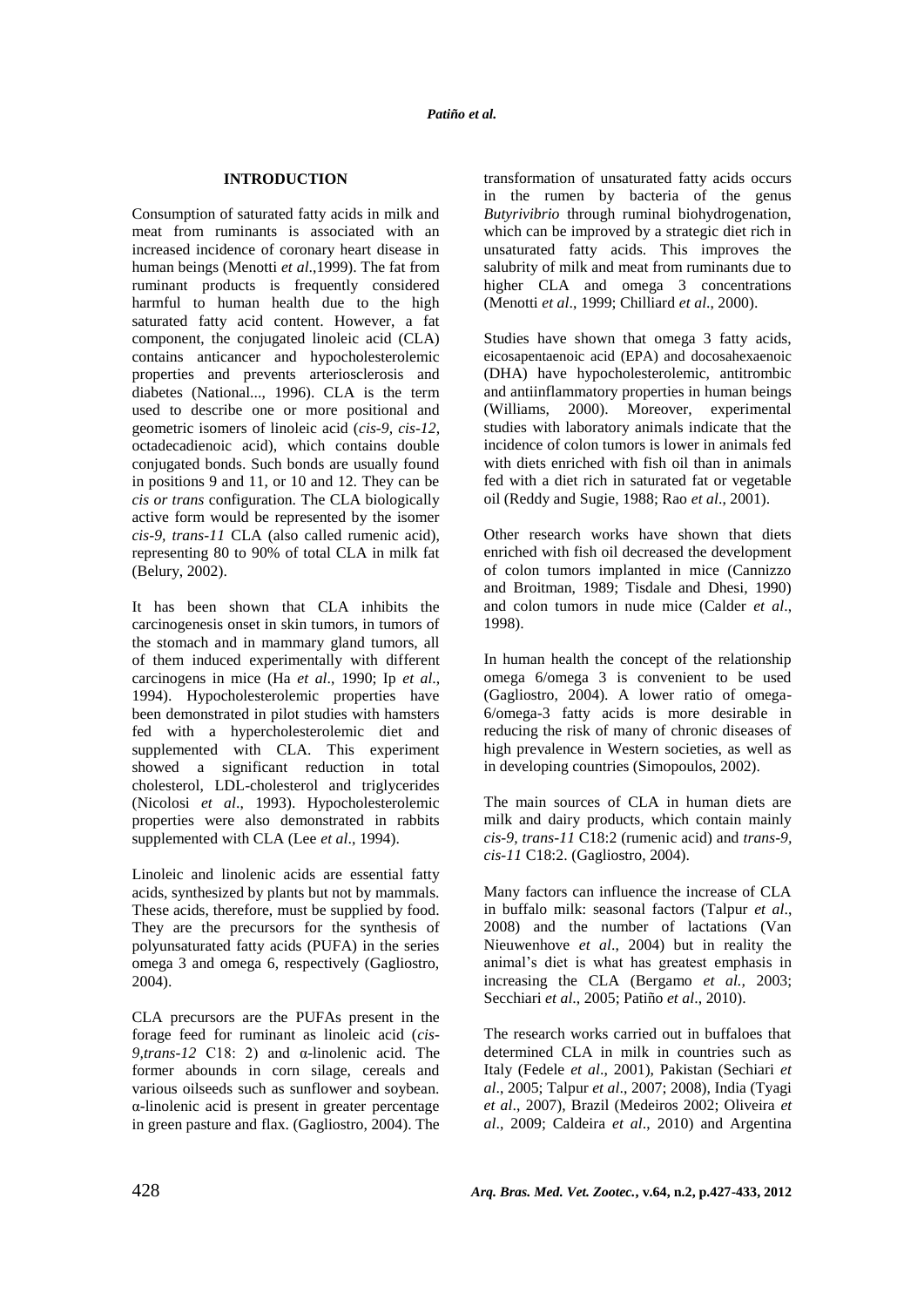(Van Nieuwenhove *et al*., 2004; 2007; Patiño *et al*., 2008; 2010) obtained different values due to the different diets used.

This work aimed at investigate whether fish oil supplementation in the diet of buffaloes bred in the Province of Corrientes and fed on natural pastures modifies the CLA concentrations, the omega-3 and 6 fatty acids and whether that supplementation improves the omega 6/3 relationship in the milk.

## **MATERIAL AND METHODS**

The animals used belong to a herd from a farm located in the town of San Cosme 35km from the city of Corrientes, Province of Corrientes, Argentina. 24 multiparous buffaloes of Murrah breed and Murrah x Mediterranean crossbred were used, identified with alphanumeric caravans, distributed in three groups, consisting of eight animals each. All animals were fed in natural pastures during the 49-day experiment. Control group I was fed only with natural pastures, group II was fed daily with 70mL of fish oil and group III with 140mL of fish oil. The animals supplemented with fish oil, made of 85% argentine haddock *(Merluccis hubbsi)* and 15% anchovy *(Anchoa marinii),* (Table 1) received the ration at milking time in an individual feeder to meet the assumption of independence.

Table 1. Fish oil composition

| Fatty acids composition            | (%)   |
|------------------------------------|-------|
| Alfa linoleic 18:3 n-3             | 1.10  |
| Estearidonic acid 18:4 n-3         | 2.58  |
| Eicosatrienoic acid 20:3 n-3 y n-6 | 0.16  |
| Arachidonic acid 20:4 n-3          | 0.62  |
| Eicosapentaenoic acid EPA 20:5 n-3 | 7.18  |
| Eneicosapentaenoic acid 21:5 n-3   | 0.23  |
| Docosapentaenoic acid DPA 22:5 n-3 | 0.70  |
| Docosahexaenoic acid DHA 22:6 n-3  | 16.47 |
| Fatty acids n-3                    | 29.04 |
| Fatty acids n-6                    | 3.52  |
| <b>PUFAs</b>                       | 32.56 |
| Free fatty acids                   | 0.43  |
| Other                              | 5.41  |

The natural pasture was composed mainly by species such as *Andropogon lateralis, A. sellononaus, Cynodon dactylon, Elionorus sp., Paspalum notatum, P. Almuna chase, Sorghastrum agrostoides, Desmodium canum* and *Shylosanthes macrosonics.*

The buffaloes were milked by hand in the morning. The samples (n= 24) were obtained in the beginning and in the end of day 49 in the experiment carried out between May and July 2009 during the second stage of lactation of the experimental herd. During the milking routine and after discarding the first streams, samples of 200mL of milk were taken from each animal. The samples were packed in disposable containers, frozen at -20°C and kept in polyurethane boxes until they were taken to the laboratory.

Each sample was processed in duplicate to obtain the lipid profile. To obtain the total lipids, a mixture of chloroform and methanol according to the Bligh and Dyer technique (1959) was used. The conversion of fatty acids in methyl esters was carried out with methanol NaOH and  $BF<sub>3</sub>$  at 14% boiling for 8 minutes. The methyl esters were obtained with hexane and analyzed with a gas chromatograph. Standards of methyl esters of 99% pure fatty acids (Lipid Standard 189-19 Sigma-Aldrich) were used. The fatty acid composition was determined in an Agilent gas chromatograph equipped with a capillary column 60mm long and 0.25mm of internal diameter (Supelco 2340) and a flame ionization detector. The gas chromatography method used (GC-FID) met the ISO 15304 standard (2010).

The dependent variables studied were: conjugated linoleic acid (CLA) rises from quantifying the conjugated linoleic acid isomers with double bonds: CLA: 18:2, 9c, 11t; CLA: 18:2, 12c, 10t ; CLA: 18:2, 10c, 12c.

Omega 6, composed by the following fatty acids: C 18:2 n-6 t linolelaidic acid; C 18:2 n-6 c; linoleic acid; C 18:3 n-6 gama linolenic acid; C 20:2 n-6 eicosadienoic acid; C 22:2 n-6 docosadienoic acid; C 20:3 n-6 eicosatrienoic acid; C 20:4 n-6 arachidonic acid.

Omega 3 composed by the following fatty acids: C 18:3 n-3 alfa linolenic acid; C 20:3 n-3 eicosatrienoic acid; C 20:5 n-3 eicosapentaenoic acid; C 22:6 n-3 docosahexaenoic acid.

Descriptive statistics was applied to assess the sample estimates for each treatment (mean, standard deviation, coefficient of variation and minimum and maximum ranges). Prior to analysis, the performance description of the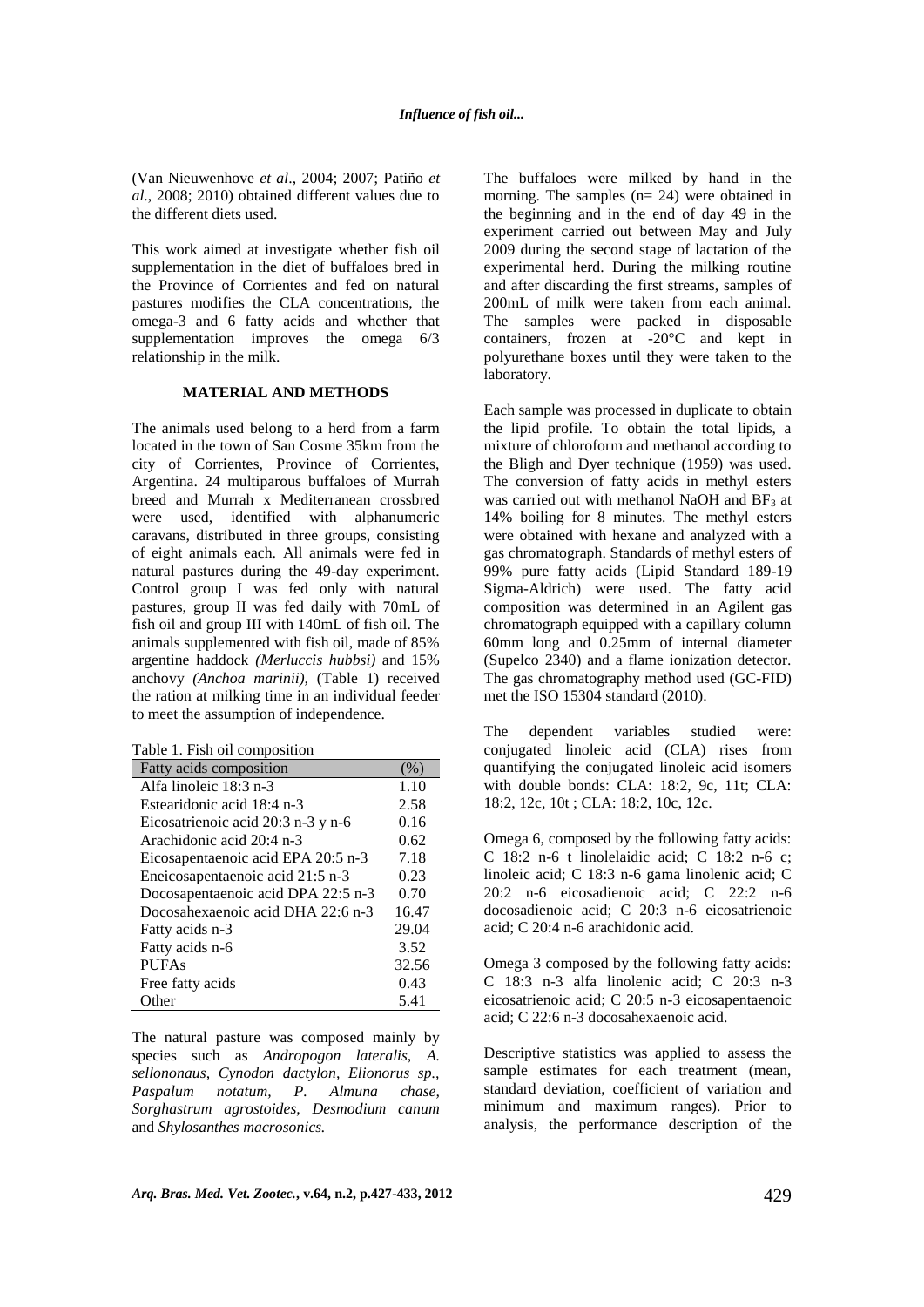sample using confidence intervals and box & whisker charts was used. The basic assumptions of the analysis of variance, consistency and standardization, were also checked. In order to infer the effects of the diet, a randomized design with the linear model was carried out. The calculations were performed with the help of the Infostat software (Infostat..., 2009), owned by the School of Veterinary Sciences of the *Universidad Nacional del Nordeste.* 

### **RESULTS AND DISCUSSION**

The CLA milk content of buffaloes fed with the three diets is shown in Table 2. On day 49 there were significant differences (P<0.05) among the three groups (Table 2). The highest average value of CLA (7.14mg/g fat) was obtained from the buffaloes belonging to group II. Group II had an increase of 86.42% compared to Group I. In contrast group III, which received more oil supplementation, had a significant increase of 59.8% compared to group I. However, it was not higher than group II fed with less than half of the fish oil.

It has been shown that fish oil in the diet of ruminants is very effective to increase CLA fatty acids and omega 3 in milk fat.

Table 2. CLA content (mg /g fat) in milk of buffaloes of different groups on day 49

| Groups  | - -<br>Mean | SD   | $\cap$ | Min         | Max   | Dif |
|---------|-------------|------|--------|-------------|-------|-----|
|         | 3.83        | 1.14 | 29.28  | າ າາ<br>4.4 | 5.13  |     |
| п       | 7.14        | 1.78 | 24.97  | 4.97        | 10.23 |     |
| тт<br>ш | 6.12        | 1.67 | 27.32  | 3.55        | 7.54  |     |

SD: standard deviation, CV: coefficient of variation; Min and Max: ranges; Dif: difference (different letters indicate significant differences between mean, P<0.05).

In the present experiment it was observed that the increase of the CLA fatty acids and Omega 3 was related to the incorporation of the fish oil in the diet provided. However, a higher increase of these fatty acids was obtained when using low amounts of fish oil in the diet. This is due to the process of biohydrogenation in the rumen, which causes a toxic effect when the amount of fish oil is exceeded. The amount of unsaturated fatty acids provided in the diet has a toxic effect on the microbial metabolic activity (CLA producer), mainly on the *Butyrivibrio fibrisolvens* microorganism with the consequent decrease in the production of CLA fatty acid (Maia *et al*., 2010).

The highest average value of CLA obtained in this experiment, was higher than those recorded in Brazil by Oliveira *et al*. (2009) with diets based on corn and soybean (5.08 to 6.91mg/g fat). However, this value was lower in diets with soybean oil, (10.80mg/g fat) and in buffaloes fed only with Brachiaria grass *(Brachiaria decumbens)* the value was 11.0mg/g fat (Caldeira *et al*., 2010). Values were also lower than those obtained in India by Tyagi *et al*. (2007) in Murrah buffaloes with concentrated diets (7.7mg/g fat), concentrates plus clover *(Trifolium alexandrium)* (13.4mg/g fat) and entirely clover (17.0mg/g fat).

The omega-6 fatty acid content in the milk of buffaloes fed with the three diets is shown in Table 3. There were no significant differences among the three groups. The highest value was 3.82mg/g fat in group I, a group not supplemented with fish oil. The highest average value of omega-6 found in this research work (3.82mg/g fat) is lower than the average value quoted in Brazil (7.2mg/g fat) by Caldeira *et al*. (2010) and below the average value recorded in India (16.4mg/g fat) by Tyagi *et al*. (2007) with a diet based on clover.

Table 3. Omega 6 (mg/g fat) in milk of buffaloes from different groups on day 49

| Groups | Mean |      |       | Min  | Max  | Dif |
|--------|------|------|-------|------|------|-----|
|        | 3.82 | 0.80 | 20.21 | 2.34 | 4.45 |     |
| 11     | 3.28 | .08  | 32.84 | 1.41 | 4.43 |     |
| Ш      | 221  | 0.78 | າາ 71 | 1.96 | 4.28 |     |

SD: standard deviation, CV: coefficient of variation; Min and Max: ranges, dif: difference (different letters indicate significant differences between mean, P<0.05).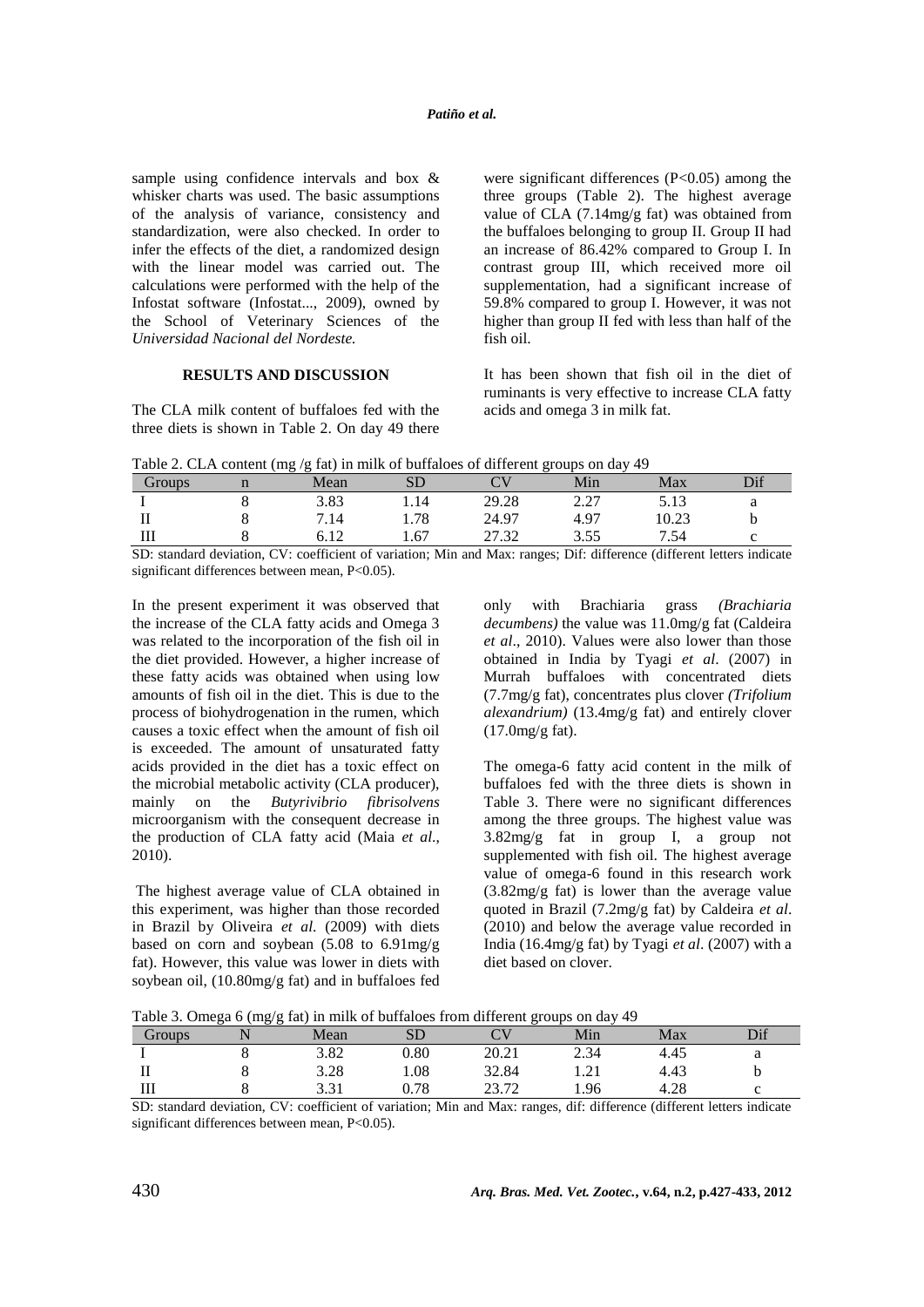The omega-3 fatty acid content of the three diets is shown in Table 4. Significant differences (P<0.05) between groups II and III when compared to group I were found. The highest average value (2.42mg/g fat) was obtained in Group III with an increase of 56.1% compared to Group I. Group II (2.30mg/g fat) showed an increase of 48.4% compared to Group I. The omega-3 highest average value found in our experiment (2.42mg/g fat) was below the average obtained in India (14.2mg/g fat) by Tyagi *et al*. (2007) with the diet based on clover. This shows the importance of green pasture in the increase of fatty acid concentration. Due to the results obtained in our experiment and when compared with other authors we can infer that the best values are obtained with implanted pastures, but acceptable results are also achieved with green natural pastures.

The omega -6/-3 relationship in buffalo milk is shown in Table 5. Diets supplemented with fish oil improved the omega -6/-3 relationship. The closest relationship was that of group III (1.37:1) at the end of the experiment. In India, Tyagi *et al*. (2007) achieved an omega -6/-3 relationship of 1:1 with the diet based on clover.

| Table 4. Omega 3 (mg/g fat) in milk of buffaloes from different groups on day 49 |  |  |  |  |  |
|----------------------------------------------------------------------------------|--|--|--|--|--|
|----------------------------------------------------------------------------------|--|--|--|--|--|

| Groups | N <sub>0</sub> | Mean | <b>SD</b>  |       | Min      | Max  | Dif |
|--------|----------------|------|------------|-------|----------|------|-----|
|        |                | 1.55 | 0.73       | 20.93 | 0.99     | 1.87 |     |
|        |                | 2.30 | 0.43       | 18.57 | 1.60     | 2.98 | D   |
|        |                | 2.42 | 0.73       | 30.12 | 1.19     | 3.09 |     |
| $-$    | .<br>____      |      | .<br>$  -$ | .     | ________ | .    | .   |

SD: standard deviation, CV: coefficient of variation, Min and Max: ranges, Dif: difference (different letters indicate significant differences between mean,  $p < 0.05$ ).

|  |  |  | Table 5. Ratio of omega $6/3$ (mg/g fat) in milk from buffaloes of different groups |
|--|--|--|-------------------------------------------------------------------------------------|
|  |  |  |                                                                                     |

|        |                 | Dav 0         |                        |                 | Day 49        |                        |
|--------|-----------------|---------------|------------------------|-----------------|---------------|------------------------|
| Groups | $6\Omega$       | $3\Omega$     | Relation: $\Omega$ 6/3 | 6 $\Omega$      | $3\Omega$     | Relation: $\Omega$ 6/3 |
|        | $1.83 \pm 1.01$ | $0.78 + 0.32$ | 2.35:1                 | $3.82 \pm 0.80$ | $1.55 + 0.34$ | 2.46:1                 |
|        | $4.23 \pm 0.68$ | $2.63 + 0.23$ | 1.61:1                 | $3.28 \pm 1.08$ | $2.30 + 0.43$ | 1.43:1                 |
|        | 1.93+0.71       | $0.95 + 0.33$ | 2.03:1                 | $3.31 + 0.78$   | $2.42 + 0.73$ | 1.37:1                 |

#### **CONCLUSIONS**

The fish oil used in the present experiment increased significantly (P<0.05) the CLA and omega -3 content in milk of buffaloes and improved the omega -6/-3 relationship. In our region, where the animals are fed with nutritionally deficient natural pastures, supplementation with fish oil is an excellent strategy to increase the values of fatty acids. The possibility of increasing the concentration of these fatty acids through strategic supplementation, which is cost-effective, easily implemented and managed and does not alter the organoleptic properties of milk, is the challenge of research in the area of nutrition and technology of food.

## **ACKNOLEDGEMENTS**

To Dr. Amrish Tyagi of the National Dairy Research Institute, Karnal, India, for his invaluable help. And to the National Agency for Promotion of Science and Technology (ANPCyT) Argentina, for the funds contributed to PICTO-UNNE - 119.

#### **REFERENCES**

BELURY, M.A. Dietary conjugated linoleic acid in health: Physiological effects and mechanisms of action. *Annu. Rev. Nutr.*, v.22, p.505-531, 2002.

BERGAMO, P.; FEDELE, E.; IANNIBELLI, L. *et al*. Fat-soluble vitamin contents and fatty acid composition in organic and conventional Italian dairy products. *Food Chem.,* v.82, p.625-631, 2003.

CALDEIRA, L.A.; FERRAO, S.P.B.; FERNANDES, S.A.A. *et al*. Lipid profile of Murrah buffalo milk. *Red. Vet.*, v.21, supl. 1, p.567-568, 2010.

CALDER, P.; DAVIS, J.; YAQOOB, P. *et al*. Dietary fish oil suppresses human colon tumour growth in athymic mice. *Clin. Sci*., v.94, p.303-311, 1998.

CANNIZZO, F.; BROITMAN, S. Postpromotional effects of dietary marine or safflower oils on large bowel on pulmonary implants of CT-26 in mice. *Cancer Res.,* v.49, p.4289-4294, 1989.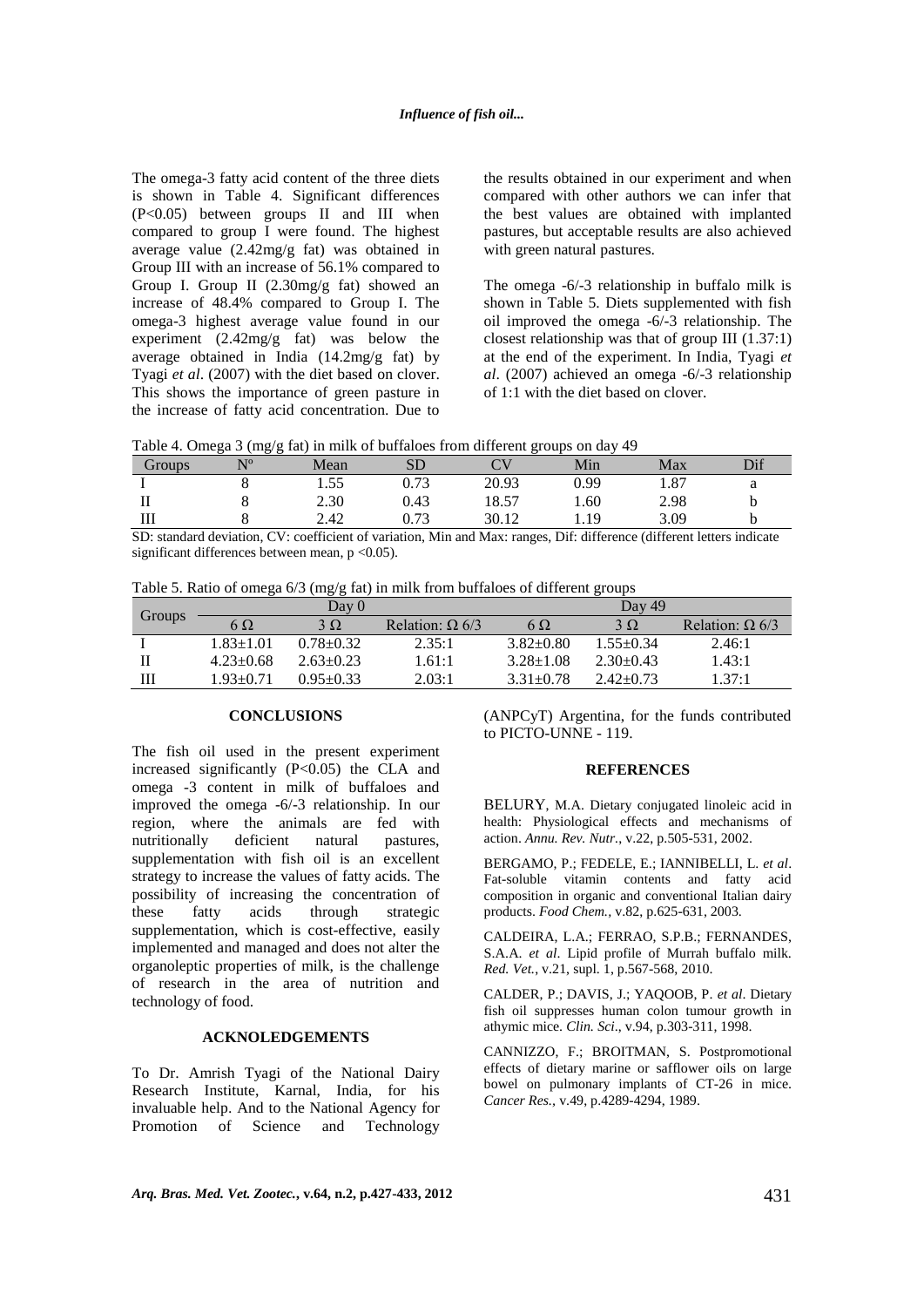CHILLIARD, Y.; FERLAY, A.; MANSBRIDGE, R.M. *et al*. Ruminant milk fat plasticity nutritional control of saturated, polyunsaturated, trans and conjugated fatty acids. *Ann. Zootech*., v.49, p.181-205, 2000.

FEDELE, E.; IANNIBELLI, L., MARZILLO, G. Conjugated linoleic acid content in milk and mozarella cheese from buffalo feed with organic and traditional diet. In: WORLD BUFFALO CONGRESS*.* 6., Maracaibo. *Proceedings IV World Buffalo Congress,* Maracaibo. Venezuela. 2001. p.404-409.

GAGLIOSTRO, G.A. *Manejo nutricional para la producción de leches de vaca y de cabra con alto impacto sobre la salud humana*. Area de Investigación en Producción Animal*. Ed.* INTA- Balcarce y Facultad de Ciencias Agrarias UNMDP (Mar del Plata, Argentina). 2004. 84 p.

HA, Y.L.; STORKSON, J.; PARIZA, M.W. Inhibition of benzo(a)pyrene-induced mouse forestomach neoplasia by conjugated dienoic derivatives of linoleic acid. *Cancer Res.,* v.50, p.1097-1101, 1990.

IP, C.; SING, M.; THOMPSON, H.J.; SCIMECA, J.A. Conjugated linoleic acid suppresses mammary carcinogenesis and proliferative activity of the mammary gland in the rat. *Cancer Res.* v.54, p.1212- 1215, 1994.

INFOSTAT, 2009. *InfoStata* versión 2009. Grupo Infostat, Fac. Cs. Agrarias, Universidad Nacional de Cordoba, Argentina

ISO 15304. Animal and vegetable fats and oils-Determination of the content of trans fatty acid isomers of vegetable fats and oils – Gas chromatographic method. 2002.

On line: *www.iso.org/iso/iso\_catalogue/catalogue\_tc/catalogu e \_detail.htm.*

LEE, K.N.; KRITCHEVSKY, D.; PARIZA, M.W. Conjugated linoleic acid and atherosclerosis in rabbits. *Atherosclerosis*. v.108, p.19-25, 1994.

MAIA, M.R.G.; CHAUDHARY, L.C.; BESTWIICK, C.S. *et al*. Toxicicty of unsaturated fatty acids to the biohydrogenating ruminal bacterium, Butyrivibrio fibrisolvens. *BMC Microbiology,* v.10, p.52, 2010.

MEDEIROS, S.R. *Ácido linoléico conjugado: teores nos alimentos e seu uso no aumento da produção de leite com mayor teor de proteína e perfil de acidos graxos modificados*. USP. 2002. 98f. Tese (Doutorado em Agronomia). Escola Sup.de Agricultura Luia de Queiroz. USP.

MENOTTI, A.; KROMHOUT, D.; BLACKBURN, H. *et al*. Food intake patterns and 25- year mortality from coronary heart disease: cross-cultural correlation in the seven countries study. The seven countries study research group. *Eur. J. Epidemiol.,* v.15, p.507-515, 1999.

NATIONAL Research Council (NRC). Carcinogenesis and anticarcinogenesis in the human diet. *National Academy Press*. 1996. 242p.

NICOLOSI, R.J.; COURTEMANCHE, K.V.; LAITINEN, L. et al. Effect of feeding diets enriched in conjugated linoleic acid on lipoproteins and aortic atherogenesis in hamsters. *Circulation*, v.88, p.I-457, 1993.

OLIVEIRA, R.L; LADEIRA, M.M.; BARBOSA, M.A.A.F. *et al*. Composição química e perfil de ácidos graxos do leite e muçarela de búfalas alimentadas com diferentes fontes de lipídeos. *Arq. Bras. Med. Vet. Zootec*., v.61, p.736-744, 2009.

PATIÑO, E.M.; JUDIS, M.A.; GUANZIROLI STEFANI, C. *et al*. Determinación de ácidos grasos en leche bubalina (Bubalus bubalis) producida en Corrientes, Argentina. *Rev. vet*., v.19, p.28-32, 2008.

PATIÑO, E.M.; JUDIS, M.A.; GUANZIROLI STEFANI, C. *et al*. Conjugated linoleic acid and omega 6 and 3 in buffalo milk in Corrientes, Argentina. *Red. Vet.*, v.21, supl. 1, p.244-248, 2010.

RAO, C.V.; HIROSE, Y.; INDRANIE, C. *et al*. Modulation of experimental colon tumorigenesis by types and amounts of dietary fatty acids. *Cancer Res.,* v.61, p.927-1933, 2001.

REDDY, B.; SUGIE, S. Effect of different levels of ω-3 and ω-6 fatty acids on azoxymethane-induced colon carcinogenesis in F344 rats. *Cancer Res.,* v.48, p.6642-6647, 1998.

SIMOPOULOS A.P. The importance of the ratio of omega-6/omega-3 essential fatty acids. *Biomed Pharmacother,* v.56, p.365-379, 2002.

SECCHIARI, P.; CAMPANILE, G.; MELE, M. *et al*. *Fatty acid composition and CLA content of milk fat from Italian buffalo.* 339-343. In: Indicators of milk and beff quality. *EAAP Scientific Series* Nº 112. Edit by Hocquette and Gili. 2005. p.339-343.

TALPUR, F.N.; MEMON, N.N.; BHANGER, M.I. Comparison of fatty acid and colesterol content of Pakistani water buffalo breeds. *Pak. J. Anal. Environ. Chem.*, v.8, p.15-20, 2007.

TALPUR, F.N.; BHANGER, M.I.; KHOOHARO, A.A. *et al*. Seasonal variation in fatty acid composition of milk ruminants reared under the traditional feeings system of Sindh, *Pakistan. Livest. Sci.,* v.118, p.166- 172, 2008.